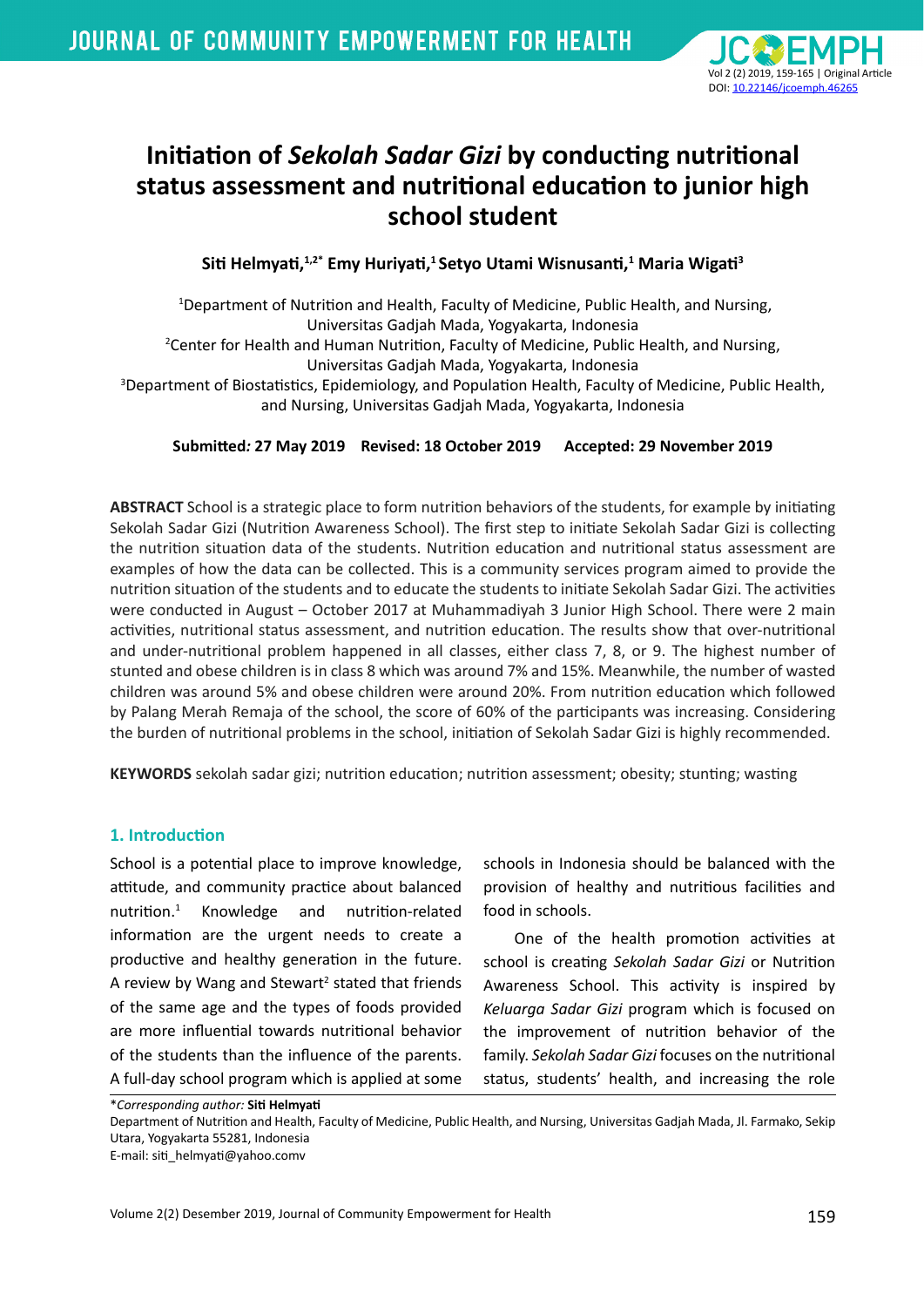of nutrition that supports children's learning achievement. Nutrition promotion at school. Nutrition promotion in schools can also be done by trying to create a conducive environment so that children can choose healthy foods over nonhealthy ones. The ability of children to choose healthy foods independently is expected to reduce morbidity and mortality related to malnutrition, obesity, and nutritional deficiencies.<sup>2</sup>

Initializing of *Sekolah Sadar Gizi* can be done with healthy school assessment tools based on the *Monitoring and Evaluation Guidance for School Health Program* prepared by The United Nations Children's Fund (UNICEF) and World Health Organization (WHO). This concept not only assesses the nutritional status of the students but also assesses the school environment and local health services in supporting *Sekolah Sadar Gizi.*<sup>3</sup>

According to Nutritional Status Assessment year 2016, there are still many school-related nutritional problems that happened to children and adolescents. National prevalence of wasted children aged 5-12 years old were 7.8% while severely wasted was 2.7%. In adolescents aged 13- 15 years old, the problem of wasted was 7.4% while severely wasted was 2.4% nationally. Meanwhile, special region of Yogyakarta, the prevalence of wasted children aged 5-12 years old even exceeding the national prevalence with the number of 8.7% and so do the prevalence of wasted adolescent with the number of 8.4%.<sup>4</sup> The data reflects the magnitude of nutritional problems that occur among school students in Indonesia, especially in Yogyakarta. Therefore, monitoring nutritional status needs to be done on school students to find out the magnitude of the problems that occur in each school.

Muhammadiyah 3 Junior High School is one of the junior high schools in Yogyakarta province. This school has been established since 1951 and is now known as one of the International Islamic Schools in Indonesia. As one of the role models that has an Islamic education background, Muhammadiyah 3 is suitable to be used as a pilot project in initiating the *Sekolah Sadar Gizi* program.

Knowledge about students' nutritional status is important to determine the strategic intervention for the students. Therefore, this community empowerment which was carried out at Muhammadiyah 3 Yogyakarta Junior High School had 3 objectives, as follows: 1) providing data on students' nutritional situation to school, 2) increasing the awareness of students and other school members about the importance of implementing good nutritional behavior, and 3) provide nutrition education for students.

## **2. Methods**

This community empowerment carried out at Muhammadiyah 3 Yogyakarta Junior High School in August – October 2017. There were several processes including preparation, implementation, and evaluation process. Several activities on preparation phase were as follows 1) situation analysis, 2) program planning, 3) coordination with school management, and 4) preparing equipment and materials to be used. After preparation, stages of implementation are carried out with 2 methods, namely assessment of nutritional status and nutritional education. The next stage is evaluation and analysis of data so that it becomes useful information.

Examination of students' nutritional status was conducted towards students of  $7<sup>th</sup>$ ,  $8<sup>th</sup>$ , and 9th-grade of Muhammadiyah 3 Yogyakarta Junior High School. Assessment carried out included measurements of height, weight, and body mass index. Measurement of body weight using a digital scale with a precision level of 0.01 kg while measuring height using stature meter with a precision level of 0.01 cm. From the data, the researcher calculated height for age z-score (HAZ) and body mass index for age z-score (BAZ) using *software* WHO Anthro Plus. The value of HAZ used to determine whether the child is stunting or not while the BAZ is used to determine whether the child is overweight, normal, or underweight.

Nutrition education is given to student representatives who joined the Youth Red Cross organization of Muhammadiyah 3 Yogyakarta.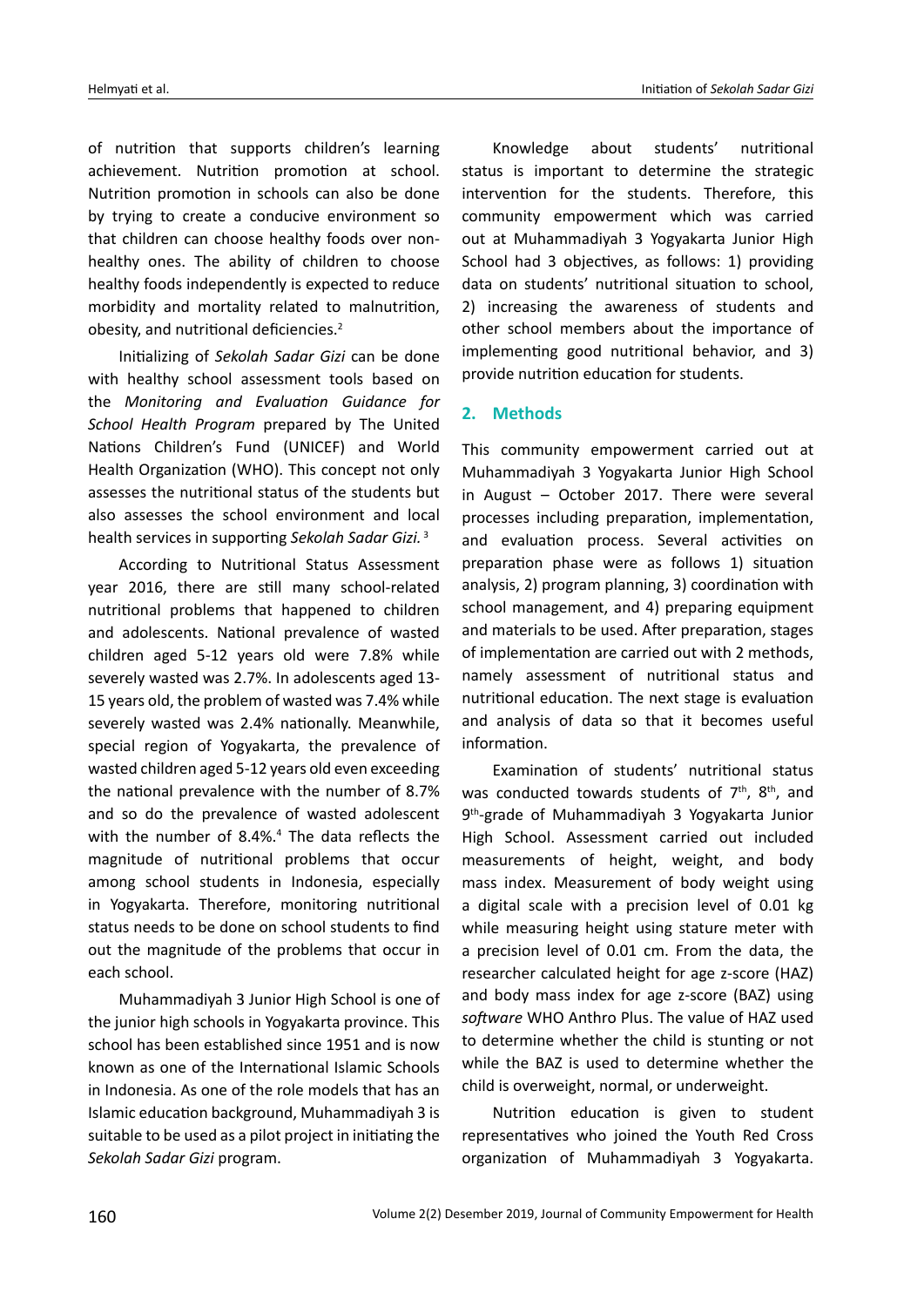Nutritional education was carried out with counseling methods and included 3 materials, 1) anemia in adolescents, 2) measurement of body weight and height, and 3) balanced nutrition in adolescents, first aid in accidents, and clean and healthy lifestyle. The success of nutritional education is measured by giving pretest and posttest questions and is called successful if more than 50% of extension participants experience an increased value.

Statistical analysis is only done on nutritional status assessment data. Analysis using One-Way ANOVA was carried out to determine differences in the values of body weight, height, body mass index, and anthropometric index between  $7<sup>th</sup>$ ,  $8<sup>th</sup>$ , and  $9<sup>th</sup>$ grade students. The results of the interpretation of the nutritional status of students as well as the pretest and posttest were not analyzed statistically but descriptively.

## **3. Results**

#### *3.1 Nutritional assessment*

The nutritional status assessment of 560 students was categorized as  $7<sup>th</sup>$ -grade (137 students),  $8<sup>th</sup>$ - grade (226 students), and  $9<sup>th</sup>$ -grade (197 students) by measuring height for age z-score (HAZ) and body mass index for age z-score (BAZ). Based on the assessment of nutritional status, it was known that malnutrition occurred in all classes (Table 1). The most nutritional problems occurred in 8th-grade students, such as stunting as much as 7.08% and obese as much as 15.49%. Under- and overnutrition problems occur in almost the same amount in each class group. However, the highest number of underweight students was in the group of 9<sup>th</sup>-grade students (5.58%) and the highest number of obese students was in the group of  $7<sup>th</sup>$ -grade students (21.90%).

From table 2**,** it can be seen the higher the level of the student class, there was a significant increase in height and weight ( $p$  <0.05). The body mass index of student also experienced an increase even though it was not statistically significant.

## *3.2 Nutrition education*

Nutrition education was conducted on 61 students who joined the Youth Red Cross. Based on the assessment before and after counseling, it was

| Class 7 (n= 137)                      |                         | Body mass index for age (BAZ) |             |                   |            |               |
|---------------------------------------|-------------------------|-------------------------------|-------------|-------------------|------------|---------------|
|                                       |                         | Wasted (%)                    | Normal (%)  | Overweight<br>(%) | Obese (%)  | Total HAZ (%) |
| Height<br>for age<br>z-score<br>(HAZ) | Stunting                | 0(0.00)                       | 6(4.38)     | 0(0.00)           | 0(0.00)    | 6(4.38)       |
|                                       | Normal                  | 7(5.11)                       | 74 (54.01)  | 30 (21.90)        | 20(14.6)   | 131 (95.62)   |
|                                       | <b>Total BAZ</b><br>(%) | 7(5.11)                       | 80 (58.39)  | 30 (21.90)        | 20(14.6)   | 137 (100.00)  |
| Class 8 (n= 226)                      |                         |                               |             |                   |            |               |
| Height<br>for age<br>z-score<br>(HAZ) | Stunting                | 1(0.44)                       | 14 (6.19)   | 0(0.00)           | 1(0.44)    | 16 (7.08)     |
|                                       | Normal                  | 9(3.98)                       | 121 (53.54) | 46 (20.35)        | 34 (15.04) | 210 (92.92)   |
|                                       | <b>Total BAZ</b><br>(%) | 10 (4.42)                     | 135 (59.73) | 46 (20.35)        | 35 (15.49) | 226 (100.00)  |
| Class 9 (n=197)                       |                         |                               |             |                   |            |               |
| Height<br>for age<br>z-score<br>(HAZ) | Stunting                | 0(0.00)                       | 4 (2.03)    | 0(0.00)           | 2(1.01)    | 6(3.04)       |
|                                       | Normal                  | 11 (5.58)                     | 120 (60.91) | 40 (20.3)         | 20 (10.15) | 191 (96.95)   |
|                                       | Total BAZ<br>(%)        | 11 (5.58)                     | 124 (62.94) | 40 (20.3)         | 22 (11.17) | 197 (100.00)  |

**Table 1.** Frequency distribution of nutritional status class 7, 8, and 9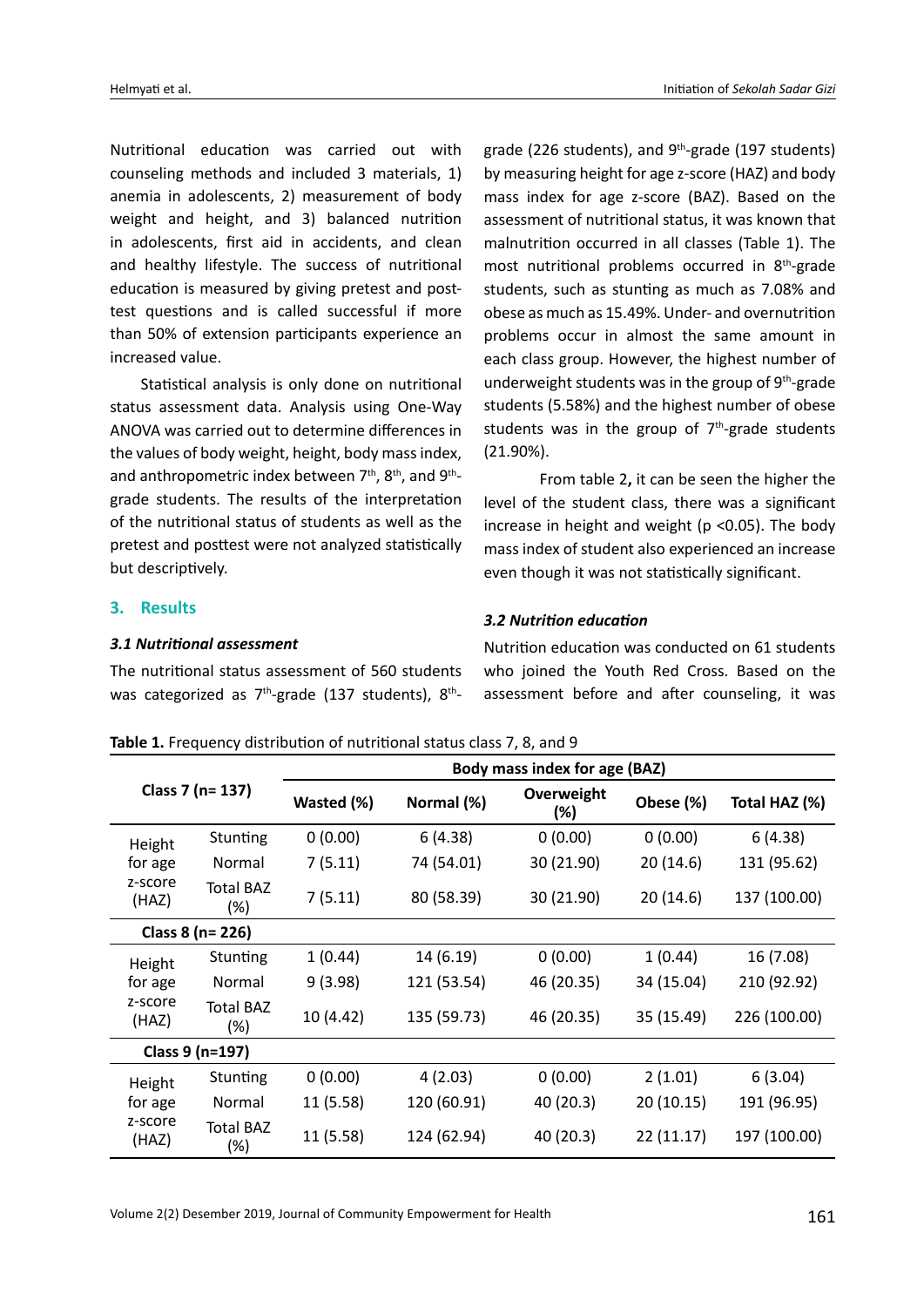| <b>Class</b> | Height (cm)                | Weight (kg)                    | BMI ( $\text{kg/m}^2$ ) | <b>HAZ</b>       | <b>BAZ</b>      |
|--------------|----------------------------|--------------------------------|-------------------------|------------------|-----------------|
|              | $151.83 \pm 10.36^{\circ}$ | $48.14 + 13.33$ <sup>a</sup>   | $20.30 \pm 4.98$        | $-0.35 \pm 0.96$ | $0.63 \pm 3.18$ |
| 8            | $156.26 \pm 7.60^{\circ}$  | $51.84 \pm 1.35^b$             | $20.99 \pm 4.76$        | $-0.56 \pm 0.96$ | $0.49 + 1.92$   |
| 9            | $160.61 \pm 7.41^{\circ}$  | $55.19 \pm 12.52$ <sup>c</sup> | $21.35 \pm 4.50$        | $-0.52 \pm 0.83$ | $0.24 \pm 1.40$ |
|              | < 0.001                    | < 0.001                        | 0.132                   | 0.091            | 0.236           |

**Table 2.** Anthropometric and index anthropometric assessment

*One-Way* ANOVA*, post hoc* Bonferroni. Data shown as mean ± standard deviation (SD)

a,b Different superscript in the same column shows significant difference

BMI: body mass index; HAZ: height for age z-score; BAZ: body mass index for age z-score

**Table 3.** Knowledge comparison after nutrition education

| Level    | n(%)        | <b>Pretest average</b> | Posttest average |
|----------|-------------|------------------------|------------------|
| Low      | 3(4.91)     | 73.33                  | 63.33            |
| Constant | 12 (19.67)  | 77.50                  | 77.50            |
| Increase | 46 (75.41)  | 65.00                  | 86.96            |
| Total    | 61 (100.00) | 67.87                  | 83.93            |

found that 75.4% of students experienced an increase in the value of the pretest and posttest (Table 3). Only 5% of students experienced a decline in value and 19.7% of students experienced no change in value.

## **4. Discussion**

Based on the research that has been done, it is known that nutritional problems occur evenly in all class groups. Among 560 students who took part in this activity, it was known that 24 students (4.28%) were stunted, 1 student (0.18%) was stunted and underweight, 3 students (0.54%) were stunted and obese, 27 students (4.82%) were underweight, 116 students (20.71%) were overweight, and 74 students (13.21%) were obese.

Stunting is a cumulative effect that occurs due to malnutrition since the first 1000 of life and is indicated by the height lower than 2 standard deviations from the average height of other children in his age group.<sup>5</sup> Data of Nutritional Status Monitoring year 2016 towards 12-18 years old female adolescents showed that 24.1% of them were stunted and 7.5% were severely stunted.<sup>4</sup> Other studies in Jakarta towards 141 primary school children showed 44% were stunting.<sup>6</sup>

The condition of stunting are affected by nutritional status of the mother, economic situation and family demographics, births disparity, infections that occur in infants, and hygienesanitation problems.<sup>7-9</sup> According to Dominguez<sup>10</sup>, the effect of interventions to combat stunting in children over 2 years does not effects as large as when children are under 2 years old. However, several ways can be pursued to improve the quality of life of stunted children, include conducting nutrition education for mothers, paying attention to children's nutritional intake, strengthening the function of nutritional counseling and health care facilities, especially at schools and primary health facilities.<sup>11, 12</sup>

Some respondents of this activity are known to experience the double burden of malnutrition, whether stunting and underweight or obese and stunting. This condition is likely due to poor nutrition management in stunting toddlers, causing them to experience a double burden of malnutrition when they are teenagers. Thinness or wasting can occur due to inadequate energy intake in children. This is characterized by weight for age z-score index (WAZ) lower than -2 SD from the average population of the same age.<sup>9</sup> As for obesity occurs because of excess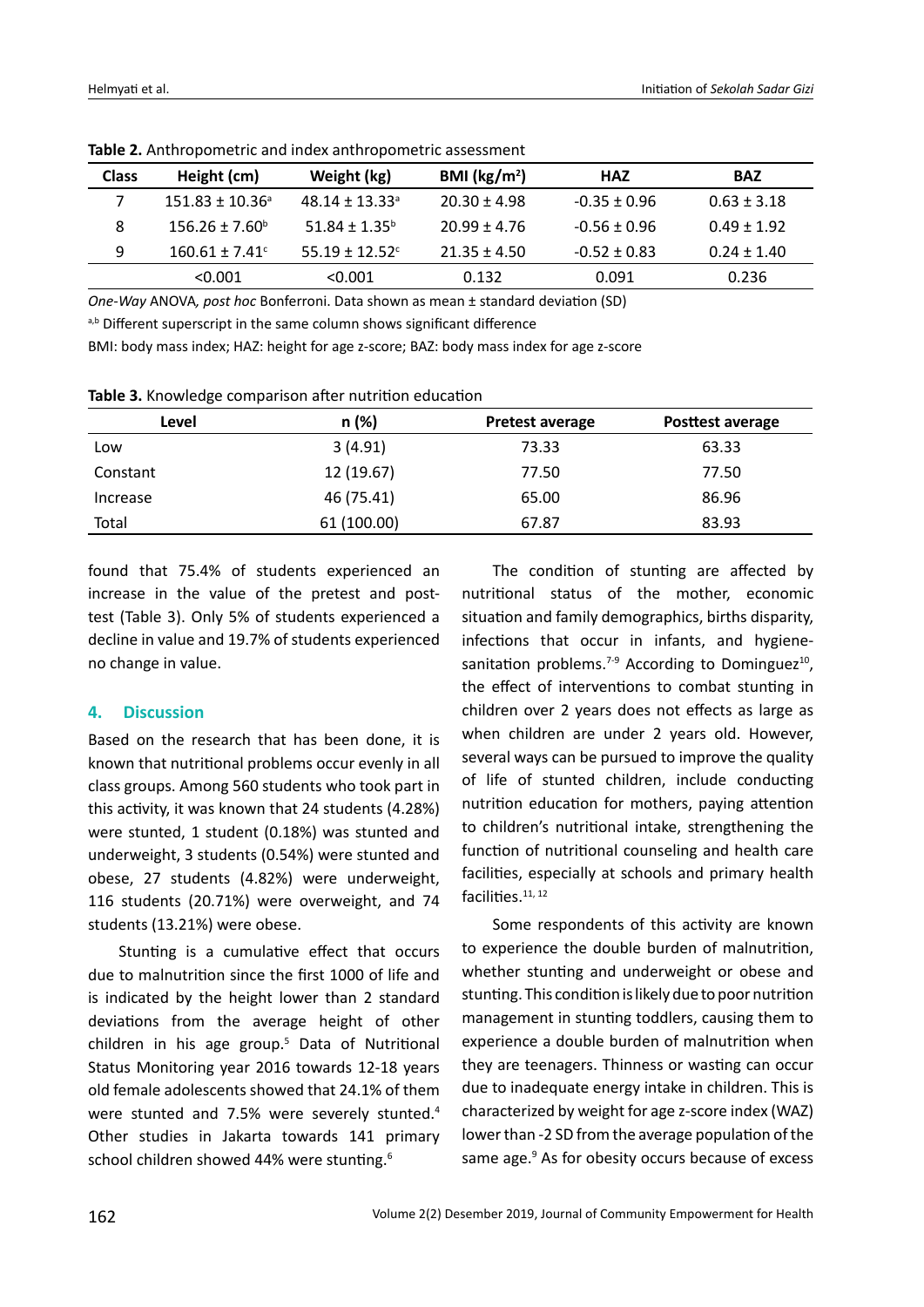energy intake. In children and adolescents, the condition of obesity can be determined according to the body mass index for age (BAZ) above +2SD from the average population.<sup>13</sup> According to the WHO 2007 growth chart reference, the minimum height suitable for 13-year-old girls is 143 cm while for young men it is estimated to be 142 cm. The normal body mass index for female adolescents aged 13 years is approximately  $15 - 21.5$  kg/m<sup>2</sup> while for male adolescents ranged from  $15 - 20.8$ kg/m2 . 14

According to the Global Nutrition Report 2015, stunting and wasting conditions are often found in malnourished children in the world, especially in developing countries.<sup>15</sup> Several studies conducted on toddlers in Tanzania and India also showed a coexistence between stunting and wasting. Given the long-term impacts that can be caused both from stunting and wasting, the intervention provided should not separate wasting and stunting as two different cases, but complementary.<sup>16, 17</sup>

Hoffman et al.<sup>18</sup> prove that stunted children were more at risk of being overweight in adulthood. This was because stunting children tended to experience impaired fat oxidation metabolism. Therefore, stunted children given excessive nutrition would not improve their nutritional status. Excessed nutrition can lead to increased fat deposits in the body so that children are at risk of obesity in adolescence. Overeating behavior would also cause children to have difficulty controlling their appetite.<sup>19</sup>

In this activity, it was known that students who were overweight or obese reached more than 20%. Being overweight often occurs because of more than one factor. Several studies revealed determinant factors of overweight in children and adolescents including socioeconomic factors (mother's occupational status, pocket money, television), nutritional factors (consumption of junk food, overeating patterns), nutritional status of parents, and lack of physical activity.<sup>20-22</sup> Being overweight is very dangerous because it can lead to other diseases. The World Health Organization in 2017 reports that many studies have proven

the effect of obesity on the increased risk of type II diabetes mellitus, sleep disorders, hypertension, and cardiovascular disease. Besides, obesity can reduce the quality of life of adolescents, for example in terms of managing emotions and behavior. This report also stated that 4 out of 5 obese adolescents will remain obese in adulthood.<sup>23</sup>

From anthropometric measurements, it is known that the higher the grade level, the more weight and height of the child. This is following the growth theory where the acceleration of growth in adolescents is characterized by changes in body shape, size, and composition, also known as puberty. In general, the acceleration of growth in female adolescents is starting at the age of 11 years while male adolescents are from the age of 13 years. $24$  Respondents of this study were students aged 11 and 13 years which in general is the age range of elementary to junior high school students, so it is known that the participants of this community empowerment activity were teenagers who were experiencing puberty.

As much as 75.41% of students experienced an increase in the post-test scores after nutrition education. It could be said that the method of nutrition counseling to increase knowledge had succeeded. However, the increase in post-test scores in this activity does not mean that the knowledge has been or can be applied by the participants in their daily life.

Kong et al., stated that nutrition education is an effective and efficient way to increase students' knowledge about good nutritional behavior.25 However, nutrition education also has its obstacles and challenges. According to McNulty, challenges faced by the implementation of nutrition education include the availability of competent, sustainable teachers and adjustments to the national curriculum.26 In addition, a further approach is needed so that the knowledge provided can be applied and become a habit of students. Research conducted by Silveira et al.<sup>27</sup> mentioned that nutrition education accompanied by the practice of eating vegetables and fruit is more effective in reducing the incidence of overweight and obesity.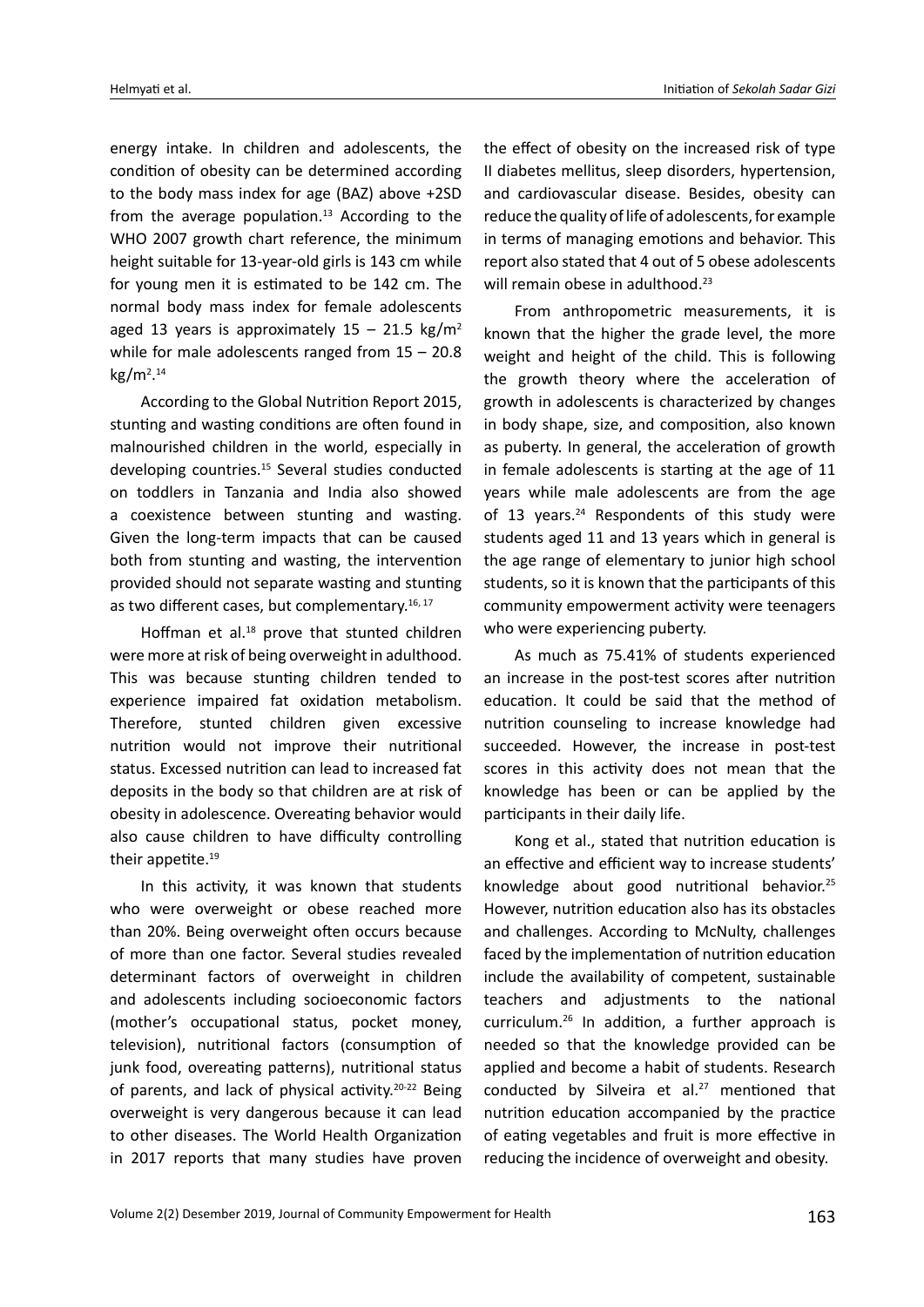Data obtained from this activity has several disadvantages. First, the data cannot describe the relationship between variables. This limitation makes it not possible to know the causes of the malnutrition phenomenon among students. Second, nutrition education activities are only carried out at one time (unsustainable) so it is not known whether the nutrition knowledge provided can survive and be practiced by children. Third, nutrition education is targeted to student representatives. It caused not all students get the same knowledge with student representatives. Although the researcher expected there would be sharing knowledge from the representatives to their peers, it could not be assessed.

This data has advantages in terms of the number of children who joined nutritional status assessment. A total of 560 students become respondents consisting of 7th, 8th and 9th graders so that all class groups are represented. This examination could provide baseline nutritional status data for students which showed the urgency of nutrition intervention for the children. This is a strong basis that nutrition education is very necessary both for implementation at the curriculum level or daily life in schools. One method that can be proposed is *Sekolah Sadar Gizi* initiation.

## **5. Conclusion**

The results show that over- and undernutrition remains big problems among students, especially at Muhammadiyah 3 Yogyakarta Junior High School. The implementation of nutrition education is proven to increase students' knowledge. Initiation of *Sekolah Sadar Gizi* is proposed as a method for improving the nutritional status of school children. Further research needs to be done to solve the nutrition-related problems among children and adolescents, especially in the school context.

## **Acknowledgement**

This study was supported by the Department of Nutrition and Health, Faculty of Medicine, Public Health, and Nursing through *Hibah Pengabdian*  *Kepada Masyarakat* grant year 2017.

#### **Conflict of interest**

There are no conflict of interests

#### **References**

- 1. Achadi E, Pujonarti SA, Sudiarti T, Rahmawati, Kusharisupeni, Mardatillah, Putra WKY. Elementary school as the entrance to improved knowledge, attitudes, and balanced nutritional behavior of communities. JKMI. 2010; 5 (1): 42–47.
- 2. Wang D, Stewart D. The implementation and effectiveness of school-based nutrition promotion programs using a health-promoting schools approach: A systematic review. Public Health Nutrition. 2013; 16 (6): 1082–1100.
- 3. UNESCO, Save the Children, Education International, EDC, UNODC, AIR, World Bank, World Health Organization, UNICEF, The Partnership fo Child Development. Monitoring and evaluation guidance for school health programs: eight core indicators to support FRESH (Focusing Resources on Effective School Health). 2014.
- 4. Ministry of Health Republic of Indonesia. Result and explanation of nutritional status assessment year 2016. Jakarta: Directorate of Community Nutrition, Ministry of Health RI. 2017.
- 5. World Health Organization. Nutrition Landscape Information System (NLIS): Country Profile Indicators Interpretation Guide. 2010.
- 6. Arfines PP, Puspitasari FD. The relation between stunting and learning achievement of elementary school children in Slum Area, Central Jakarta Municipality. Buletin Penelitian Kesehatan. 2017; 45 (1): 45–52.
- 7. Chirande L, Charwe D, Mbwana H, Victor R, Kimboka S, Issaka AI, Agho KE. Determinants of stunting and severe stunting among underfives in Tanzania: Evidence from the 2010 Cross-Sectional Household Survey. BMC Pediatrics. 2015; 15 (1): 1–13.
- 8. Torlesse H, Cronin AA, Sebayang SK, Nandy R. Determinants of stunting in Indonesian children: evidence from a cross-sectional